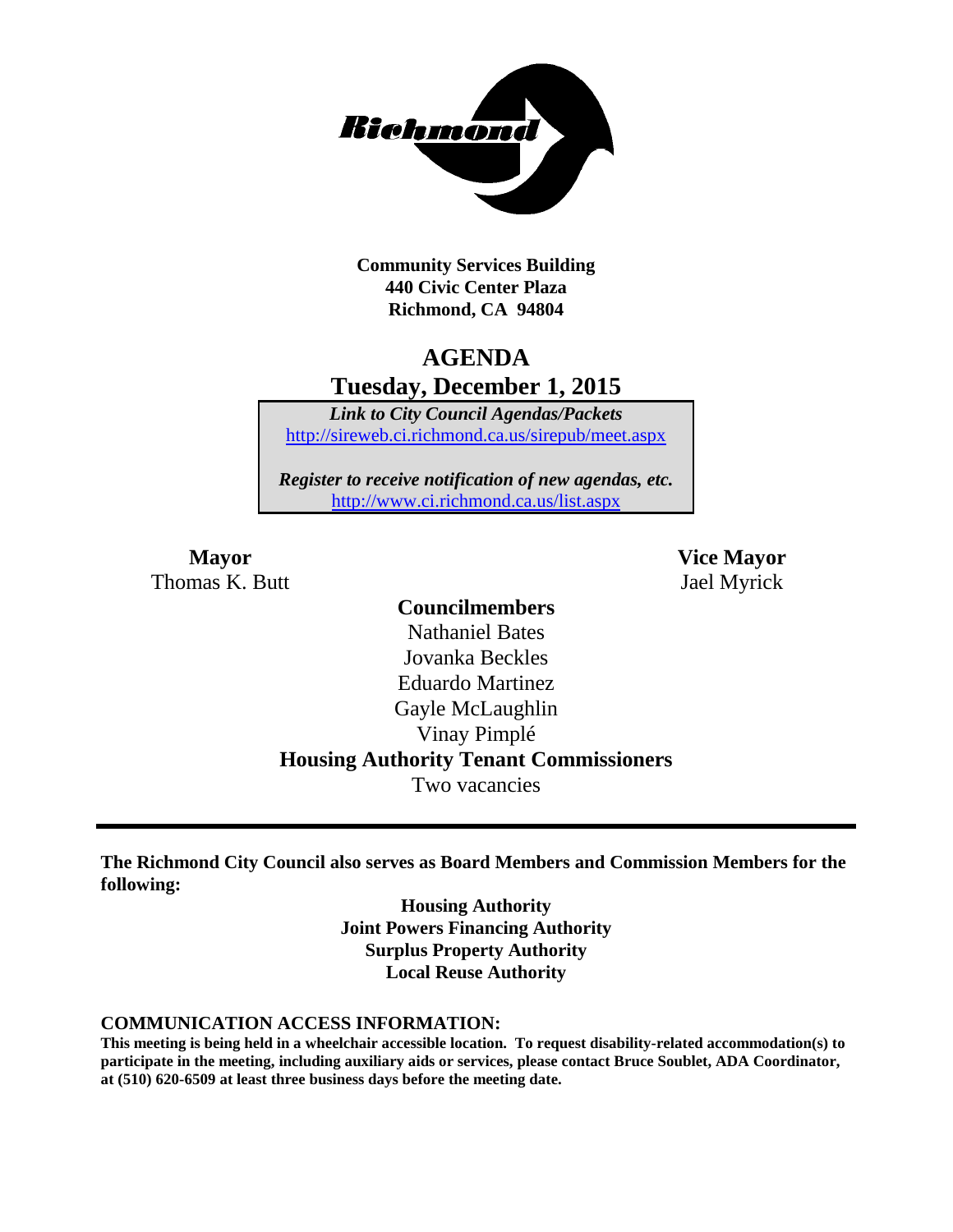# **MEETING PROCEDURES**

The City of Richmond encourages community participation at its City Council meetings and has established procedures that are intended to accommodate public input in a timely and time-sensitive way. As a courtesy to all members of the public who wish to participate in City Council meetings, please observe the following procedures:

**PUBLIC COMMENT ON AGENDA ITEMS:** Anyone who desires to address the City Council on items appearing on the agenda must complete and file a pink speaker's card with the City Clerk **prior** to the City Council's consideration of the item. Once the City Clerk has announced the item, no person shall be permitted to speak on the item other than those persons who have submitted their names to the City Clerk. Your name will be called when the item is announced for discussion. **Each speaker will be allowed TWO (2) MINUTES to address the City Council on NON-PUBLIC HEARING items listed on the agenda.**

**OPEN FORUM FOR PUBLIC COMMENT:** Individuals who would like to address the City Council on matters not listed on the agenda or on items remaining on the consent calendar may do so under Open Forum. All speakers must complete and file a pink speaker's card with the City Clerk **prior** to the commencement of Open Forum. The amount of time allotted to individual speakers shall be determined based on the number of persons requesting to speak during this item. **The time allocation for each speaker will be as follows:** 15 or fewer speakers, a maximum of 2 minutes; 16 to 24 speakers, a maximum of 1 and one-half minutes; and 25 or more speakers, a maximum of 1 minute.

#### **SPEAKERS ARE REQUESTED TO OCCUPY THE RESERVED SEATS IN THE FRONT ROW BEHIND THE SPEAKER'S PODIUM AS THEIR NAME IS ANNOUNCED BY THE CITY CLERK.**

**CONSENT CALENDAR:** Consent Calendar items are considered routine and will be enacted, approved or adopted by one motion unless a request for removal for discussion or explanation is received from the audience or the City Council. A member of the audience requesting to remove an item from the Consent Calendar must first complete a speaker's card and discuss the item with a City staff person who has knowledge of the subject material, prior to filing the card with the City Clerk and **prior** to the City Council's consideration of Agenda Review. An item removed from the Consent Calendar may be placed anywhere on the agenda following the City Council's agenda review.

**CONDUCT AT MEETINGS:** Richmond City Council meetings are limited public forums during which the City strives to provide an open, safe atmosphere and promote robust public debate. Members of the public, however, must comply with state law, as well as the City's laws and procedures and may not actually disrupt the orderly conduct of these meetings. The public, for example, may not shout or use amplifying devices, must submit comment cards and speak during their allotted time, may not create a physical disturbance, may not speak on matters unrelated to issues within the jurisdiction of the City Council or the agenda item at hand, and may not cause immediate threats to public safety.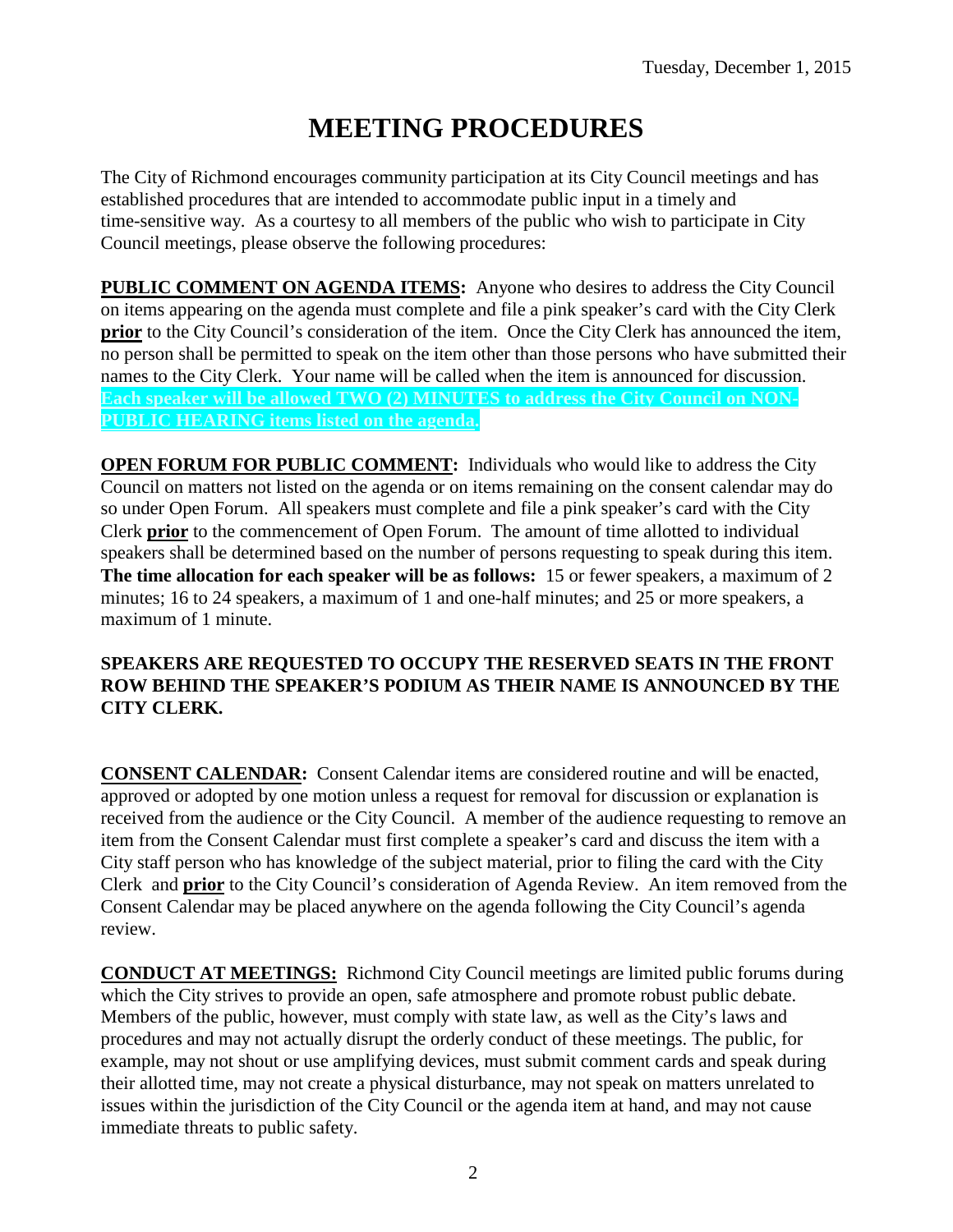**CITY HARASSMENT POLICY:** The City invites public comment and critique about its operations, including comment about the performance of its public officials and employees, at the public meetings of the City Council and boards and commissions. However, discriminatory or harassing comments about or in the presence of City employees, even comments by third parties, may create a hostile work environment, if severe or pervasive. The City prohibits harassment against an applicant, employee, or contractor on the basis of race, religious creed, color, national origin, ancestry, physical disability, medical condition, mental disability, marital status, sex (including pregnancy, childbirth, and related medical conditions), sexual orientation, gender identity, age or veteran status, or any other characteristic protected by federal, state or local law. In order to acknowledge the public's right to comment on City operations at public meetings, which could include comments that violate the City's harassment policy if such comments do not cause an actual disruption under the Council Rules and Procedures, while taking reasonable steps to protect City employees from discrimination and harassment, City Boards and Commissions shall adhere to the following procedures. If any person makes a harassing remark at a public meeting that violates the above City policy prohibiting harassment, the presiding officer of the meeting may, at the conclusion of the speaker's remarks and allotted time: (a) remind the public that the City's Policy Regarding Harassment of its Employees is contained in the written posted agenda; and (b) state that comments in violation of City policy are not condoned by the City and will play no role in City decisions. If any person makes a harassing remark at a public meeting that violates the above City policy, any City employee in the room who is offended by remarks violating the City's policy is excused from attendance at the meeting. No City employee is compelled to remain in attendance where it appears likely that speakers will make further harassing comments. If an employee leaves a City meeting for this reason, the presiding officer may send a designee to notify any offended employee who has left the meeting when those comments are likely concluded so that the employee may return to the meeting. The presiding officer may remind an employee or any council or board or commission member that he or she may leave the meeting if a remark violating the City's harassment policy is made. These procedures supplement the Council Rules and Procedures relating to disruption of orderly conduct at Council meetings.

Any law enforcement officer on duty or whose service is commanded by the presiding officer shall be Sergeant-at-Arms of the Council meetings. He/she, or they, shall carry out all orders and instructions given by the presiding officer for the purpose of maintaining order and decorum at the Council meetings (City Council Rules of Procedure and Order Section III F, RMC Section 2.12.030).

**\*\*\*\*\*\*\*\*\*\*\*\*\*\*\*\*\*\*\*\*\*\*\*\*\*\*\*\*\*\*\*\*\*\*\*\*\*\*\*\*\*\*\*\*\*\*\*\*\*\*\*\*\*\*\*\*\*\***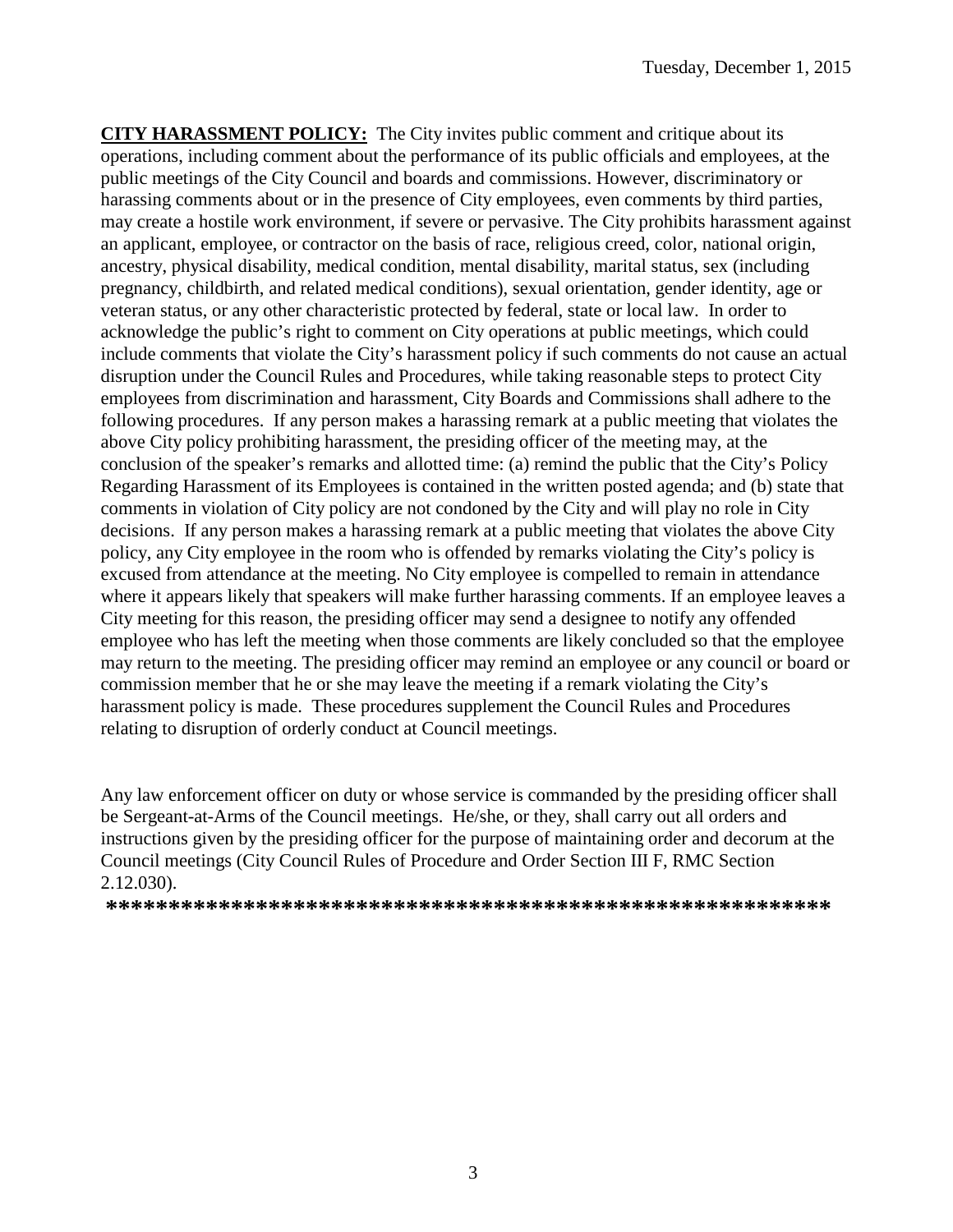## **OPEN SESSION TO HEAR PUBLIC COMMENT ON CLOSED SESSION ITEMS**

5:30 p.m.

- **A. ROLL CALL**
- **B. PUBLIC COMMENT**

#### **C. ADJOURN TO CLOSED SESSION**

### **CLOSED SESSION**

Shimada Room of the Community Services Building

#### **A. CITY COUNCIL**

**A-1.** CONFERENCE WITH LEGAL COUNSEL - EXISTING LITIGATION (Subdivision [a] of Government Code Section 54956.9):

Perez vs. Jensen

**A-2.** CONFERENCE WITH LEGAL COUNSEL - ANTICIPATED LITIGATION (Significant exposure to litigation pursuant to Subdivision (b) of Government Code Section 54956.9):

One case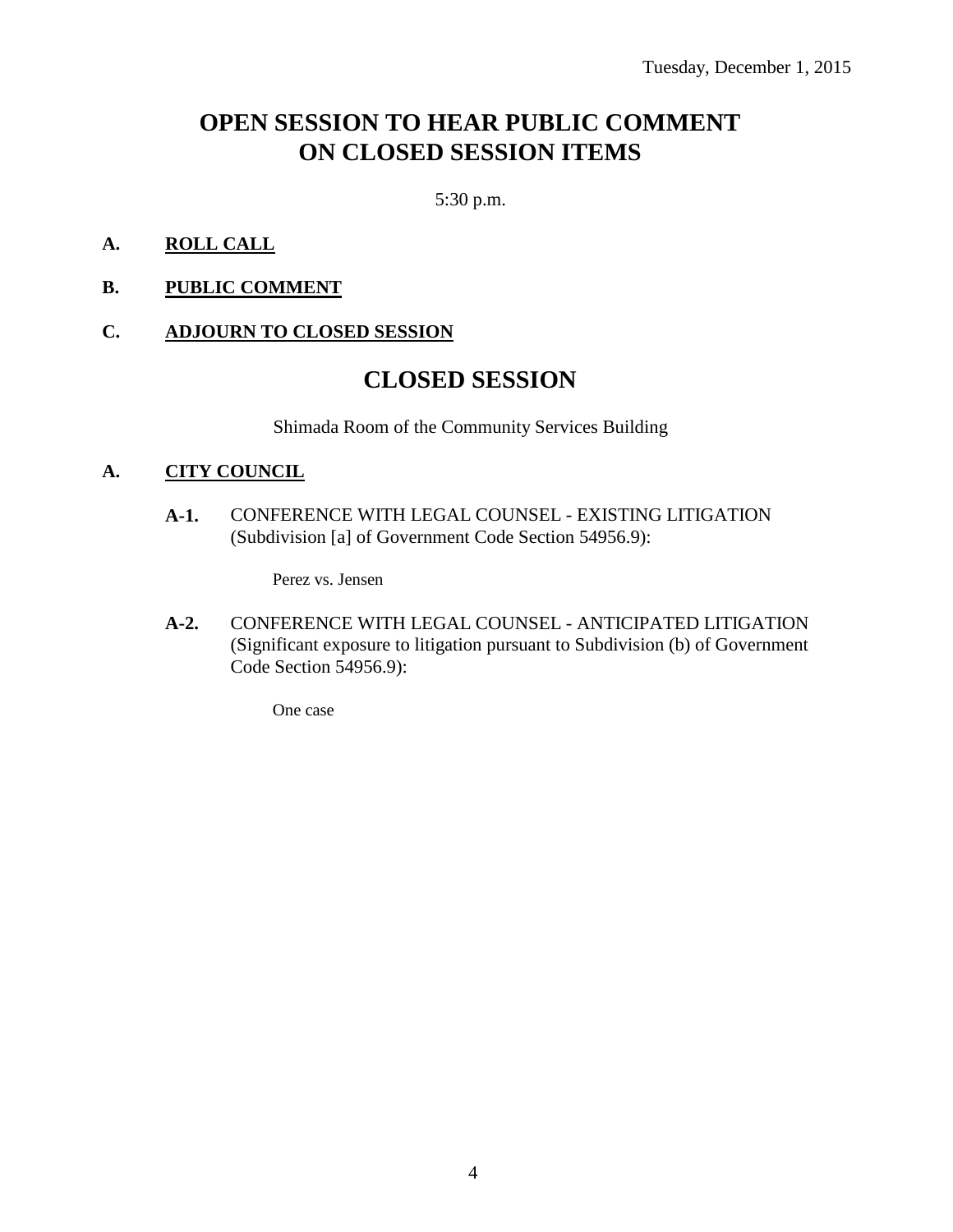## **REGULAR MEETING OF THE RICHMOND CITY COUNCIL**

6:30 p.m.

#### **A. PLEDGE TO THE FLAG**

- **B. ROLL CALL**
- **C. STATEMENT OF CONFLICT OF INTEREST**
- **D. AGENDA REVIEW**

#### **E. PRESENTATIONS, PROCLAMATIONS, AND COMMENDATIONS**

**E-1.** PRESENT a certificate recognizing Ms. Carnell Rogers Heard's centennial birthday and acknowledging her service to the community - Mayor Tom Butt (620-6503) and Councilmember Nat Bates (620-6743).

#### **F. REPORT FROM THE CITY ATTORNEY OF FINAL DECISIONS MADE DURING CLOSED SESSION**

#### **G. REPORT FROM THE CITY MANAGER**

#### **H. OPEN FORUM FOR PUBLIC COMMENT**

#### **I. CITY COUNCIL CONSENT CALENDAR**

- **I-1.** APPROVE a sole source agreement with Zoll Data Systems, Inc. to provide technical support, maintenance services, software upgrades and licenses for the Fire Department's records management system, computer aided dispatch system, and Telestaff interfaces. The sole source approval will be in effect for three years, and the maintenance agreement will be renewed annually for an amount not to exceed \$10,592 each year - Fire Department (Chief Adrian Sheppard 307- 8041).
- **I-2.** ACCEPT AND APPROPRIATE \$25,123.84 in grant funds from the Richmond Community Foundation; and APPROVE an agreement between the Richmond Community Foundation and the City of Richmond Literacy for Every Adult Program (LEAP) to provide literacy services for City of Richmond residents for the period of November 1, 2015, through October 31, 2016 - Library and Cultural Services Department (Katy Curl 620-6554/Sherry Drobner 307-8082).
- **I-3.** APPROVE a contract with Laster Landscape to provide a \$16,000 City contribution toward a \$65,957.90 cost to fund the installation of rubber surfacing at the newly constructed playground at John F. Kennedy Park - City Manager's Office (Bill Lindsay/LaShonda White 620-6512).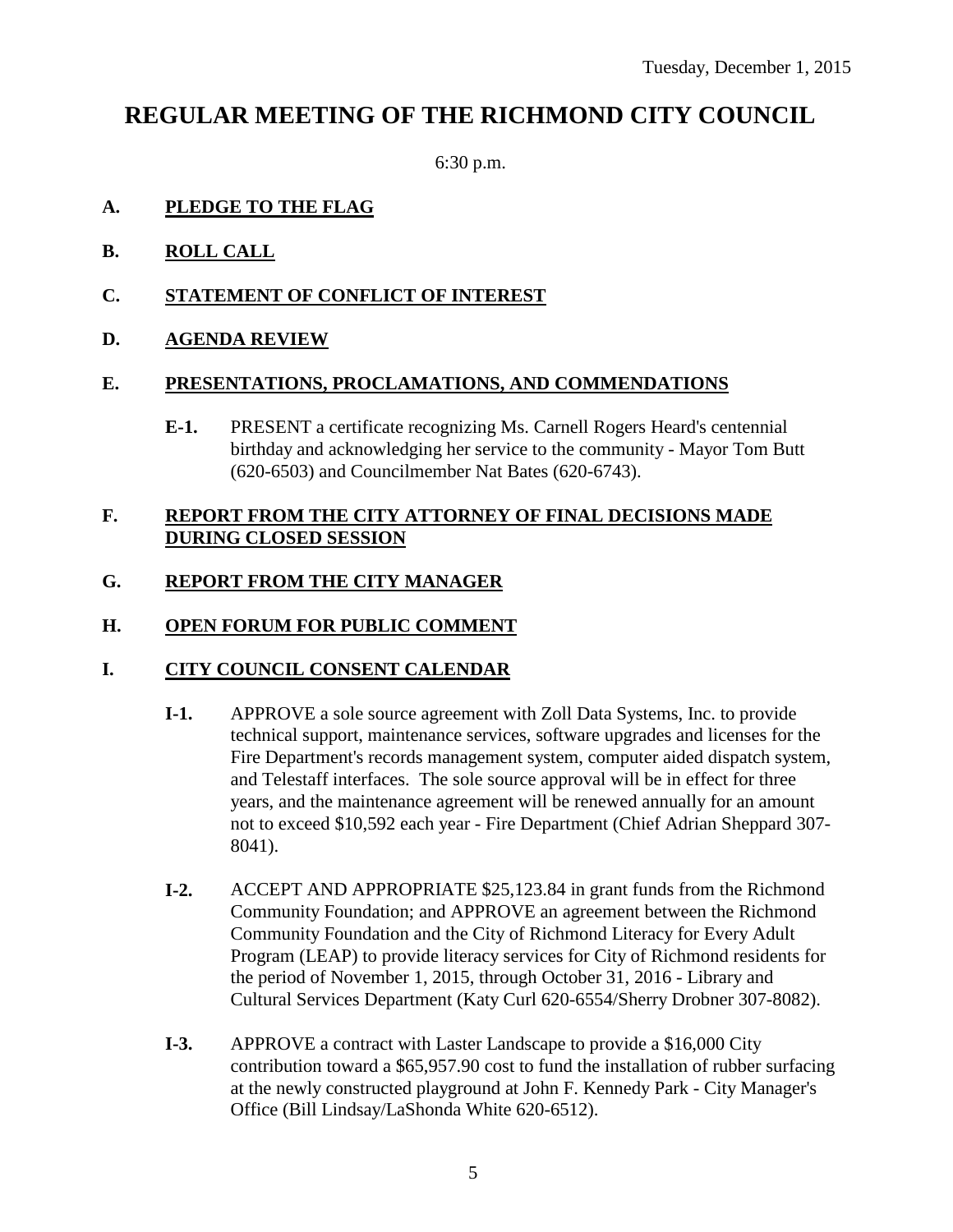- **I-4.** APPROVE the purchase of four 2016 Ford Utility Vehicles from Hilltop Ford in an amount not to exceed \$108,000 to replace existing patrol units in the Police Department's fleet that have exhausted their useful life - Public Works Department (Yader A. Bermudez 774-6300).
- **I-5.** RECEIVE the City Council-requested quarterly report on Point Molate activities - City Manager's Office (Bill Lindsay/Craig Murray 620-6512)
- **I-6.** ADOPT a resolution approving a Memorandum of Understanding (MOU) between SEIU Local 1021 Part-Time Bargaining Unit and the City of Richmond. The MOU will be effective from July 1, 2013, through March 31, 2016, and provides for a one-time 3% salary increase effective July 1, 2015 - Human Resources Management Services Department (Lisa Stephenson 620-6600).
- **I-7.** INTRODUCE an ordinance (first reading) to establish wages, salaries, and compensation for the classifications represented by the Service Employees' International Union (SEIU Local 1021) Part-Time in the City's classified service, and repealing Ordinance No. 56-06 N.S. - Human Resources Management Services Department (Lisa Stephenson 620-6600).
- **I-8.** APPROVE the minutes of the regular City Council meeting held Tuesday, November 3 and 17, 2015 - City Clerk's Office (Pamela Christian 620-6513).

### **J. PUBLIC HEARINGS**

**J-1. CONTINUED TO December 15, 2015** - CONSIDER an appeal of the Planning Commission's decision (made at its meeting of July 16th) to grant a six-year time extension of Tentative Tract Map #8451. The extension to July 31, 2021 was requested by the East Bay Regional Parks District, owners of a 373 acre parcel located in El Sobrante Valley - Planning and Building Services Department (Richard Mitchell 620-6706).

### **K. RESOLUTIONS**

- **K-1.** ADOPT a resolution approving a 3% annual cost of living increase, in addition to the 2% minimum cost of living increase, for the recipients of the General Pension Fund, for a total annual cost of living increase of 5% for these recipients - Finance Department (Belinda Warner/Latha Ravinder 620-6739).
- **K-2.** ADOPT a resolution endorsing the immediate initiation of Phase Two of the Valley View Project and DIRECT staff to prepare a letter in support of beginning the Valley View Campus Phase Two (demolition of the old campus) and deliver the letter to the WCCUSD Board prior to its meeting on December 9, 2016, if not possible by that time, by no later than January 6, 2016 - Councilmembers Eduardo Martinez (620-6581) and Jovanka Beckles (620-5431).